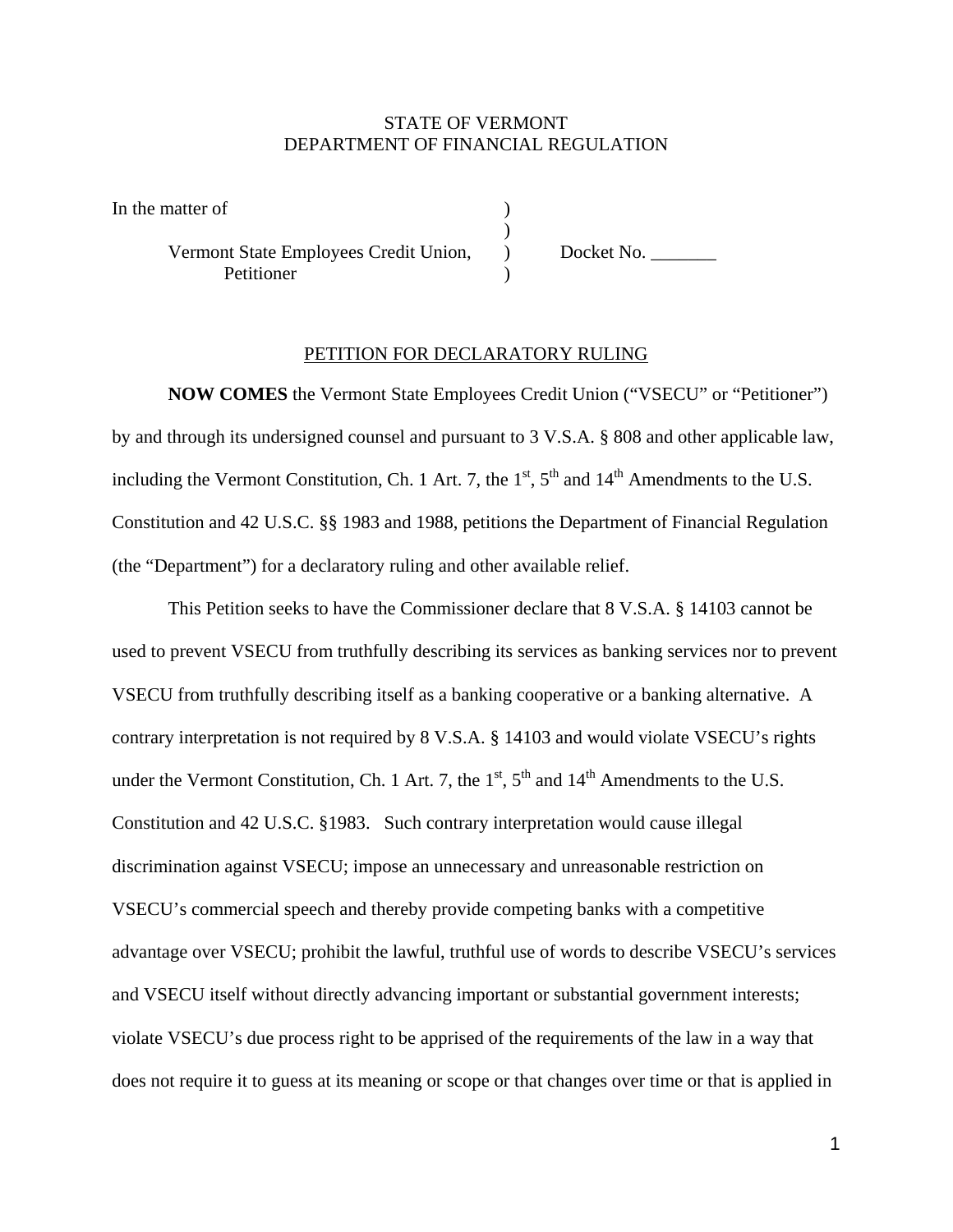a way that is overly broad; violate the Supremacy clause and is preempted; and unnecessarily cause VSECU substantial and irreparable harm.

 The Department has been under pressure presumably by Vermont banks to restrain VSECU's truthful commercial speech, including but not limited to, the speech described above. (The full extent of the pressure can only be developed through discovery and an evidentiary hearing.) VSECU has been told that the Commissioner will not exercise his discretion to permit VSECU to continue its truthful commercial speech and intends to file (or has already filed) a Notice of Intent to Issue a Cease and Desist Order seeking to silence VSECU. There is no evidence that *consumers* are confused or misled that VSECU is a bank rather than a credit union. Rather, it is the banks that would be the sole beneficiaries of a silenced VSECU.

1. VSECU is a non-profit, cooperatively owned, state-chartered credit union organized under the laws of the State of Vermont with a principal place of business at One Bailey Avenue in Montpelier, Vermont. It is the largest state-chartered credit union in Vermont with nearly \$500 million in assets and 48,000 members.

2. VSECU has been granted a state-wide "field of membership" by the Department so membership in VSECU is open to all people who live or work in Vermont. VSECU has members living in every Vermont county and virtually every Vermont city and town. Membership in VSECU entitles one to access the banking and other financial services offered by VSECU. Only members may access VSECU services (with limited exceptions not relevant here). $<sup>1</sup>$ </sup>

 $\overline{a}$ 

<sup>&</sup>lt;sup>1</sup> For example, VSECU participates in interbank agreements that permit members of other financial institutions to use its ATMs.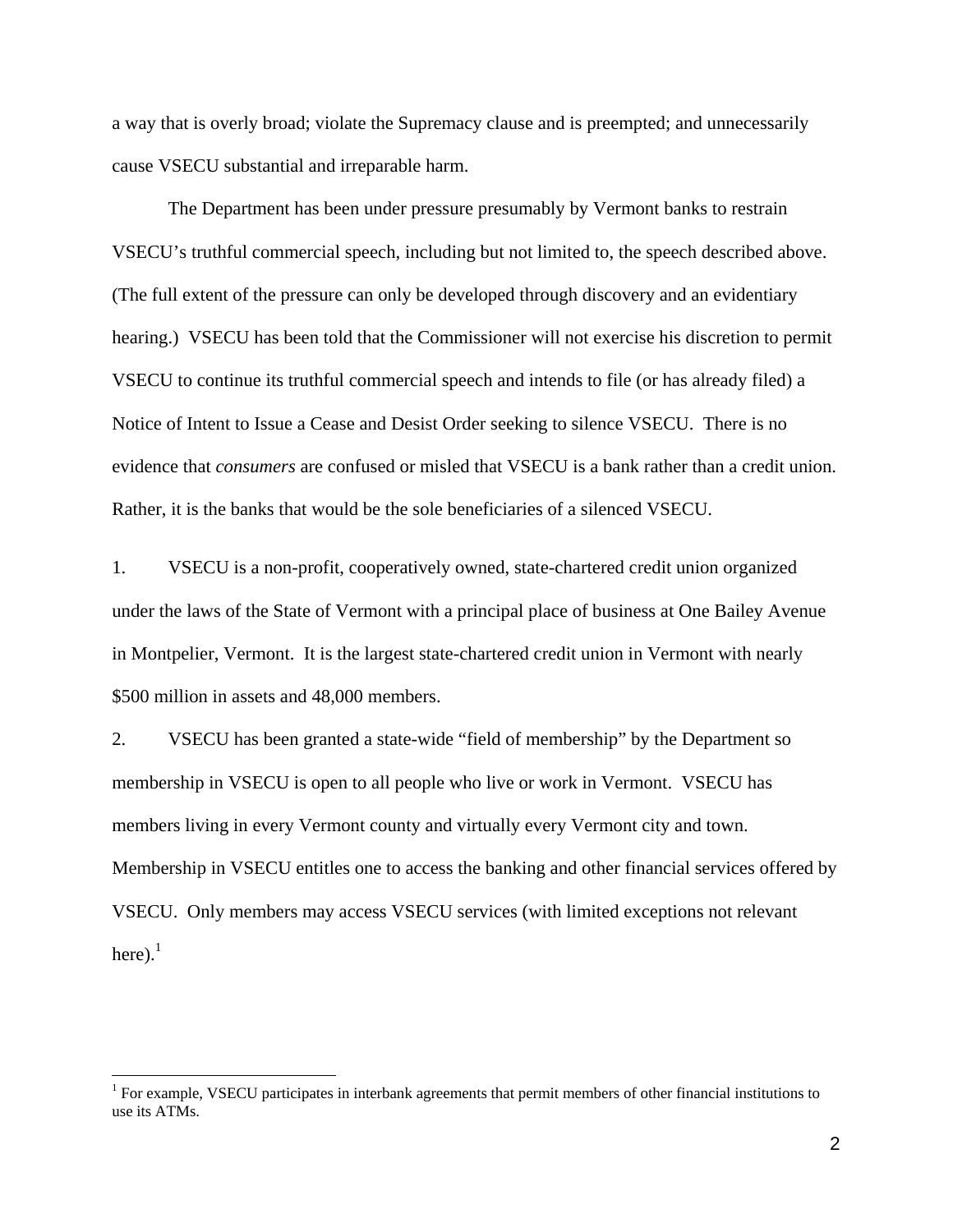3. Throughout the State of Vermont, VSECU offers its members many financial services that are the same services as offered by banks<sup>2</sup> as well as by federal credit unions.

4. The core financial services offered by VSECU as a regular part of its business are soliciting, receiving or accepting money or its equivalent on deposit and the loaning of money. This same description is also found in Vermont banking law as the definition of the "business of banking" and "banking business," 8 V.S.A. § 11101 (11).

5. In addition to its core services of accepting deposits of money and making loans to its members, VSECU offers its members: checking accounts; electronic fund transfer services; remote access to deposits through automated teller machines (ATM); "electronic banking" (sometimes referred to as Internet banking and online banking ) services; Visa® branded credit cards; Visa® branded debit cards; treasurer (certified) check services; and, for its members who operate businesses, access to banking services for their businesses including business loans. See Appendix A.

6. Banks as well as federal credit unions also provide the same services to their customers. At times, the regulation of these services stems from the same law for both banks and credit unions. See, e.g., *Electronic Fund Transfer Act*, 15 U.S.C. § 1693 et seq. and its implementing regulations 12 C.F.R. Part 205 (Regulation E) ("financial institution" means a bank, savings association, credit union or other entity holding consumer account), § 205.2 (i); *Availability of Funds and Collection of Checks* (Regulation CC), 12 C.F.R. Part 229 ("'Bank' means . . . an insured credit union as defined in section 101 of the federal credit union act. . . ;") 12 C.F.R. § 229.2 (e)(4); *Check 21 Act*, Pub. L. 108-100 (2003) (codified at 12 U.S.C. 5001 *et seq.*) (banks

 $\overline{a}$ 

 $2^2$  To make this pleading more readable, the noun "bank" should be read to include state and federally chartered commercial banks, savings and loans, and cooperative banks.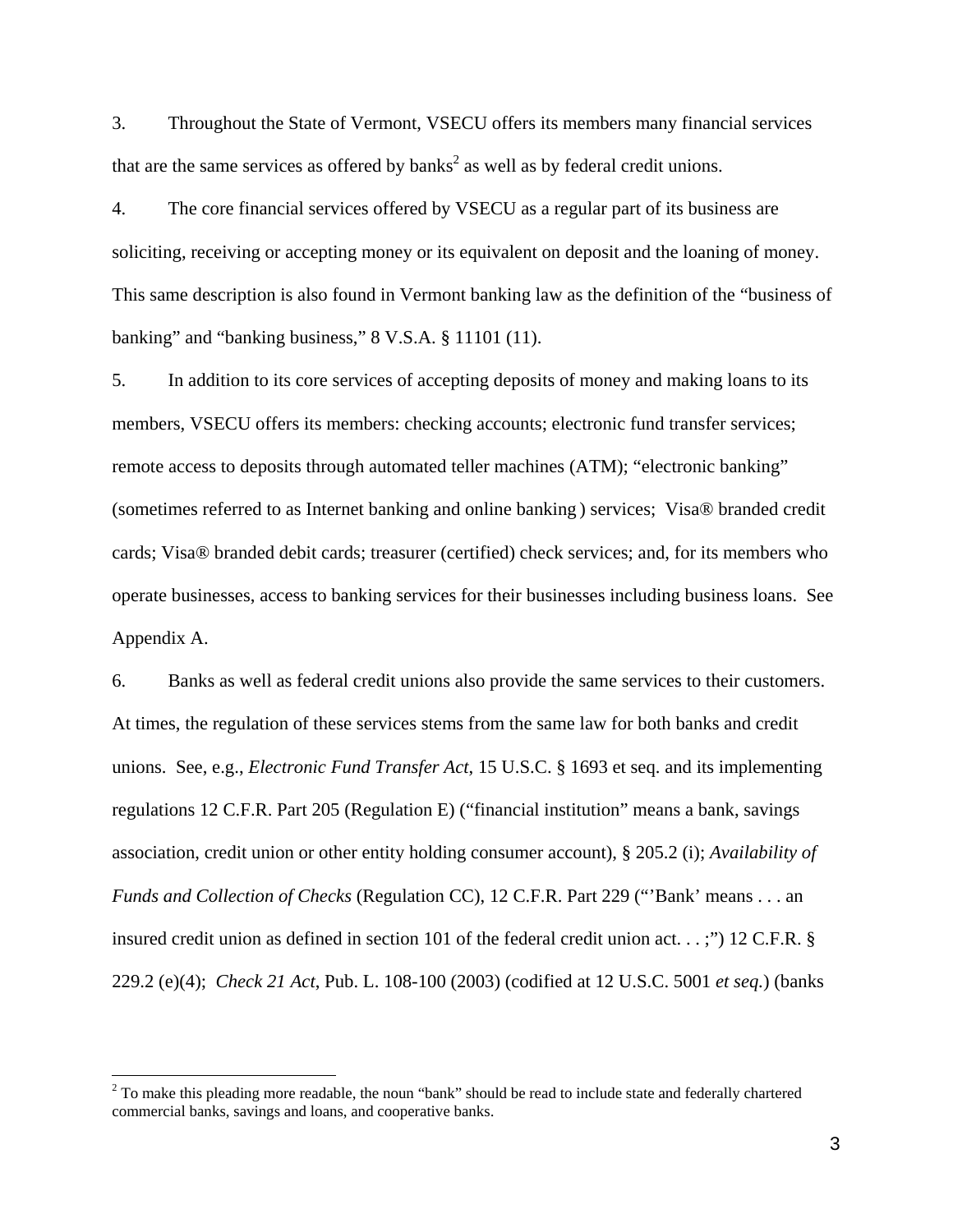and federally insured credit unions subject to law designed to expedite check clearing); 8 V.S.A. § 10505 ( "*bank product*" subchapter of title 8; limiting returned check charges).

7. Because VSECU offers the same financial services as a bank does, including "soliciting, receiving or accepting money or its equivalent on deposit and the loaning of money as a regular business," it is engaged in the "business of banking" and the "banking business" in the same way a bank or federal credit union is.

8. VSECU is also classified as a "financial institution" under Vermont and federal law. For example, 8 V.S.A. § 19 (f) (amended Act No. 78 (Adj. Sess.), § 8, effective April 2, 2012; replacing term "banking supervision fund" with the term "financial institution supervision fund").

9. VSECU competes directly with state and federally chartered banks and other "financial institutions," including federal credit unions, for both deposit and loan customers.

10. When VSECU members deposit or borrow money from VSECU, they think they are "banking" with VSECU.

#### USE OF WORDS BANKING AND (TO) BANK

11. On or about February 9, 2007, VSECU received a letter from the Department's Banking Deputy. A copy of the letter is attached and labeled Exhibit 1. The letter stated that a VSECU "advertisement citing [its] banking service is in conflict with Title 8 Section 14103. Please cease misleading the public that your credit union is a bank. How long will it take for ads like this to convince the Congress that we no longer have a credit union industry?" The VSECU advertisement cited in the letter contained the following quote from a member of VSECU: "I couldn't imagine banking with anybody else." A copy of the advertisement attached to the letter is included as a part of Exhibit 1.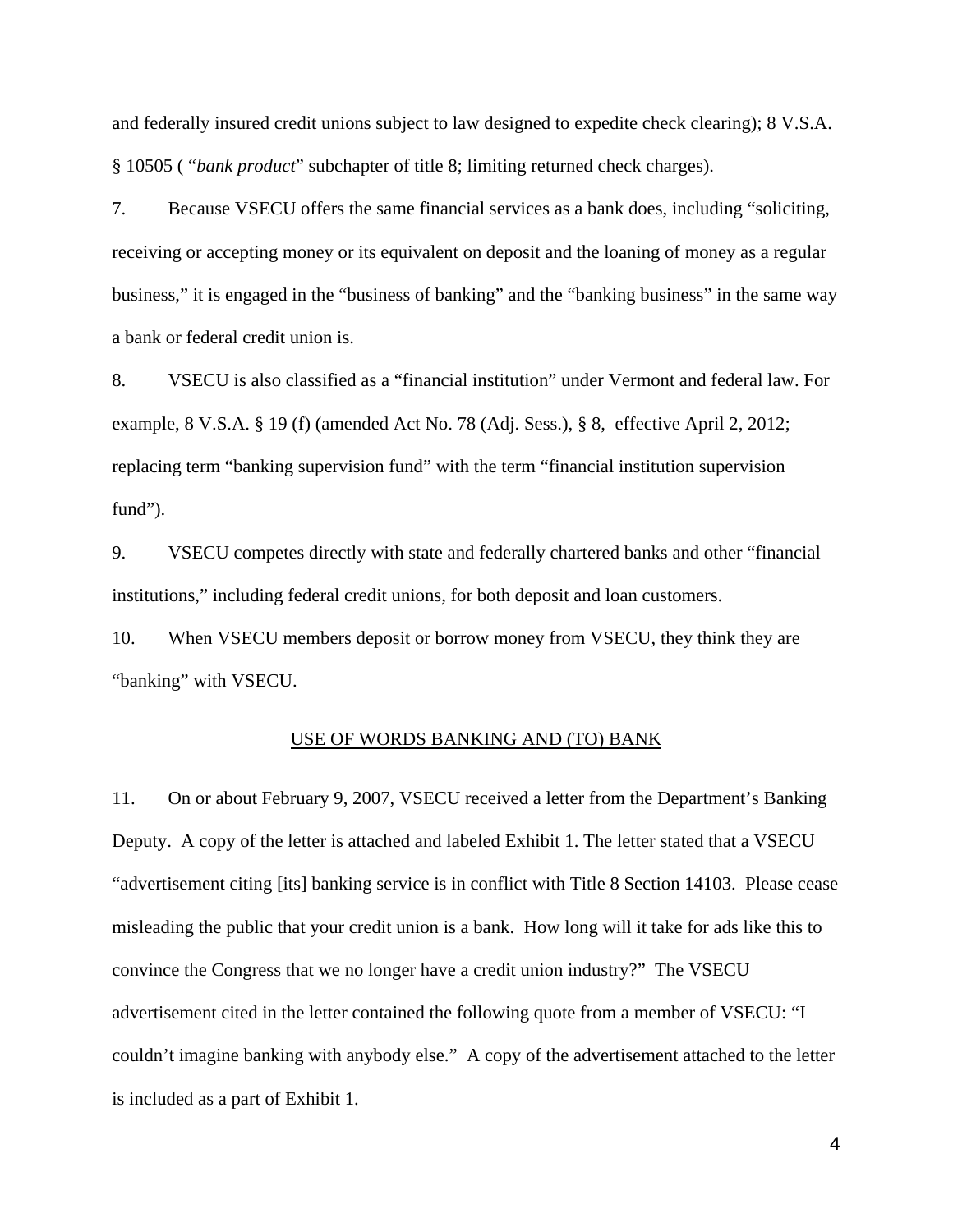### 12. 8 V.S.A § 14103 provides that:

No person shall advertise or put forth any sign as a bank, banking association, or trust company, or in any way solicit or receive deposits or transact business as a bank, banking association, financial institution or trust company, or use the words "bank," "banking association," or "trust company" or other similar sounding word or name unless it is a financial institution reporting to and under the supervision of the commissioner or is authorized to conduct such business in this state under federal law, or unless the commissioner approves the activity or word or name used in writing after giving due consideration for whether the activity, word or name will confuse or mislead the public as to the nature of the business of the entity.

13. On or about August 6, 2007, VSECU sent a letter to the Department in response to the February 9, 2007 letter. In its response letter, VSECU informed the Department that VSECU planned to continue to describe its services using the short hand "banking" and (to) "bank" in its marketing and advertising, specifically, "More than banking;" "Why bank when you can VSECU?," and "Why Bank?." The letter also provided background information on why VSECU was entitled to describe its activities by using the word banking (and variations of the verb (to) bank) in its advertisements. A copy of the letter is attached and marked Exhibit 2.

14. The Department did not initiate any action against VSECU regarding its use of "banking" and (to) "bank" to describe its services or to characterize the activities of its customers when they do business with VSECU in its advertisements. As late as June 13, 2012, the Department has acknowledged that VSECU was permitted under Section 14103 to use the words and phrases described in VSECU's 2007, letter.

15. Since 2007, some of VSECU's radio, print, Internet, and television advertisements have included the term "banking" or (to) "bank" to describe its services but in none of the advertisements does VSECU state it is a bank. Rather, in many if not most instances, VSECU uses the term "bank" in its marketing in an effort to distinguish itself from banks. For example: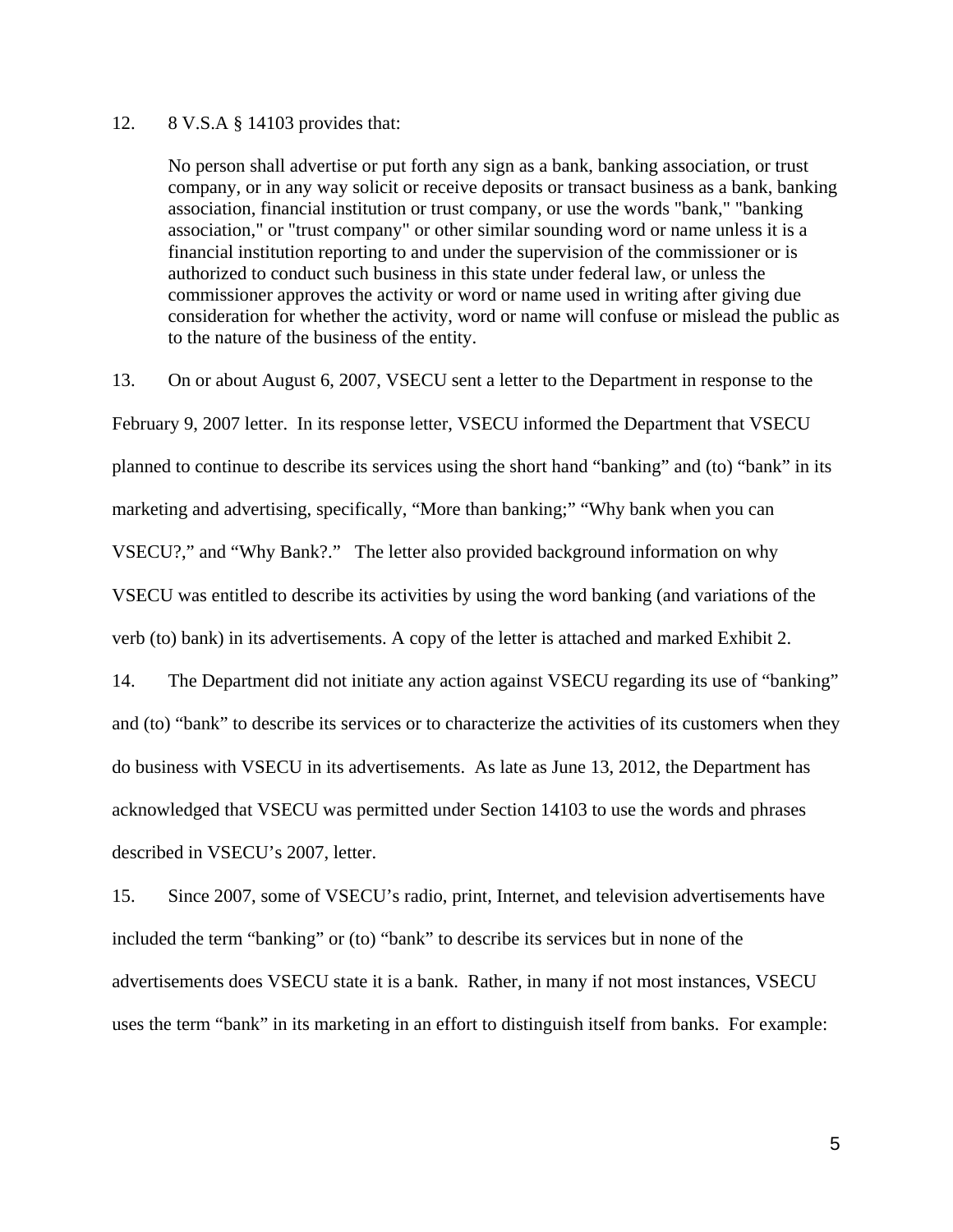• *Narration*: When a bank leaves Vermont, what happens to me? VSECU is a credit union. We've served Vermonters around the state for over 60 years. Our home, like yours, is right here in Vermont. Why bank? VSECU.com (radio text);

• *Text:* Why bank when you can VSECU vsecu.com *Narration:* If you need to dip into your home equity, don't empty the cookie jar. Some lenders might offer a lower rate, but it may risk the equity in your home. VSECU is a credit union with low rates and responsible lending. No tiered rates based on larger lines of credit and no need to draw more to earn a lower rate. *Text:* Home Equity Line of Credit rates as low as 4.75% APR APR varies base on Wall Street Journal Prime Rand & combined loan-to-value ratios. Maximum APR is 18%. The cost of a property appraisal of \$350 to \$400 maybe charged. Equal Housing Lender. *Narration:* So, when you need to tap into your home equity, why bank? VSECU.com. *Text:* 802/800 371-5162 (television advertisement)

Copies of various media advertisement are attached as Exhibit 3.

VSECU's website, micro-site and facebook pages have included the term "banking cooperative"

to describe VSECU and its related services and activities. Copies of other instances where

banking cooperative and banking alternative have been used are attached as Exhibit 4.

16. VSECU has never used the noun "bank" to describe itself as an entity in its marketing.

Nor has VSECU ever referred to itself as a "banker" or used the word "banker" to describe itself in its advertising. VSECU has never referred to itself as a "banking association" or used the words "banking association" in its advertising. VSECU has never referred to itself as a "trust company" or used the words "trust company" in its advertising.

17. Because the Department had direct knowledge of VSECU's use of the word "banking" in its advertisements for a five year period and did not take any regulatory action against VSECU for such (truthful) use of the word "banking," VSECU had every reason to believe that it was not prohibited by § 14103 from using "banking" or (to) "bank" in its advertising to describe its services and activities for several years. That this belief was reasonable was confirmed by the Department on June 13, 2012.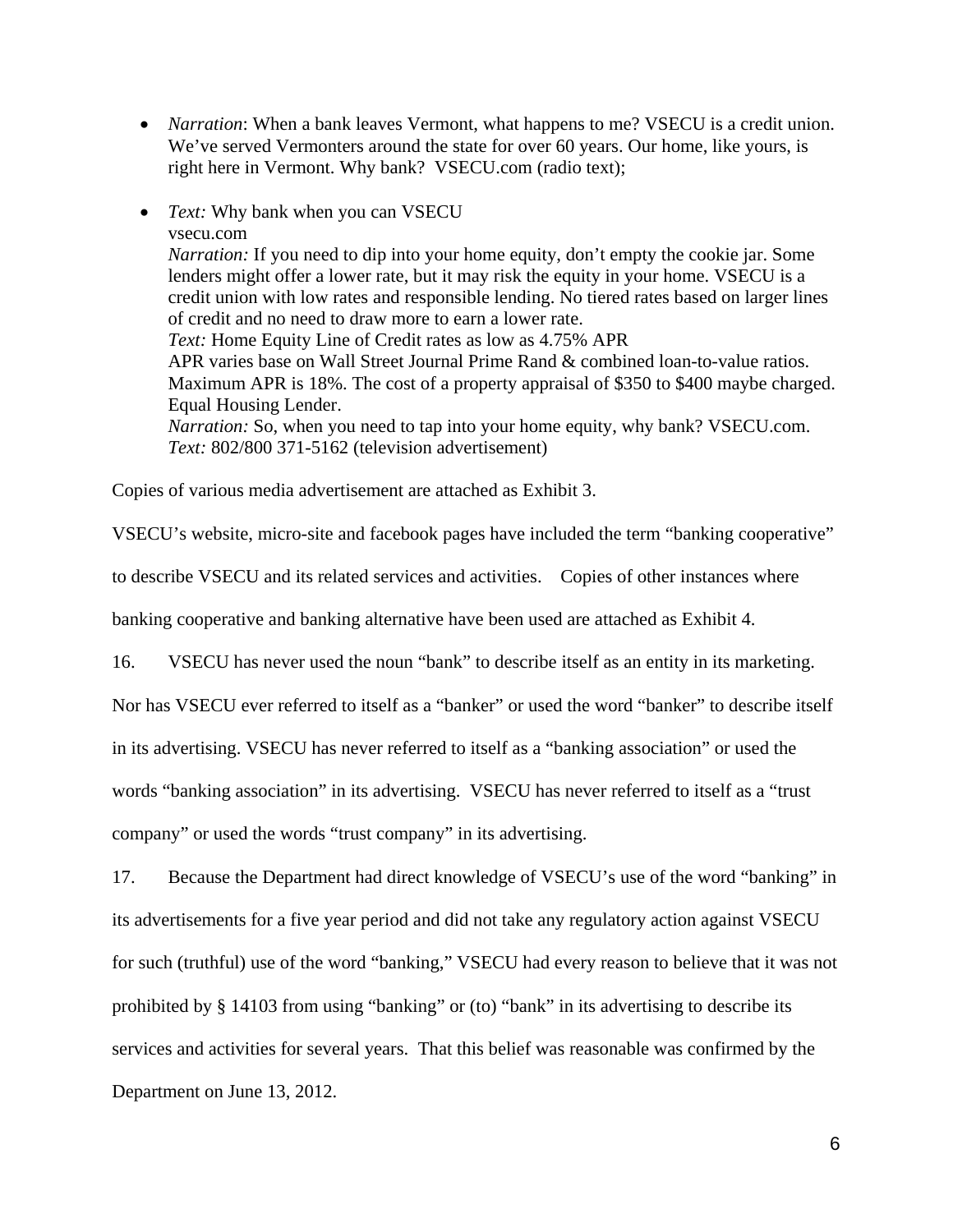18. VSECU has expended considerable sums of money to develop a marketing strategy to promote its services; that strategy includes the use of "banking" and (to) "bank" to describe its services but has often used "banking" and (to) "bank" to differentiate itself from banks and services offered by banks ("VSECU—better than banking"; "VSECU—redefining banking"; "Why bank when you can VSECU?").

19. Other credit unions in Vermont use the word banking to advertise or describe their Internet banking, mobile banking and online banking services.

#### USE OF TERM "BANKING COOPERATIVE"

20. All credit unions are "cooperatives" owned by their members. 12 C.F.R. Part 707 Appendix C, § 707.2 (p). As a credit union, VSECU is a cooperatively owned entity. *Id.* 21. As explained above, VSECU offers its members many financial services that are the same as services offered by banks and is engaged in the business of banking and the banking business as defined by Vermont law. It is truthful and not misleading to say that the cooperatively owned VSECU offers its members banking services. Members of VSECU think they are "banking" with VSECU. Even writers for the Wall Street Journal think that members of credit unions do their banking with their credit unions. *Advantages of banking at credit unions*, Jennifer Openshaw, Wall Street Journal, Market Watch, April 10, 2012 (emphasis supplied). A copy of the article is attached and marked Exhibit 5.

22. In late 2010, VSECU began to describe itself as a "banking cooperative" as part of its branding efforts, including its website, micro-site and facebook pages. See Exhibit 4.

23. On October 18, 2011, the Department wrote to the VSECU concerning its advertisements that use the phrase "banking cooperative" to describe VSECU as an entity. A copy of the letter is attached and marked Exhibit 6. The Department asserts in its letter that the use of the term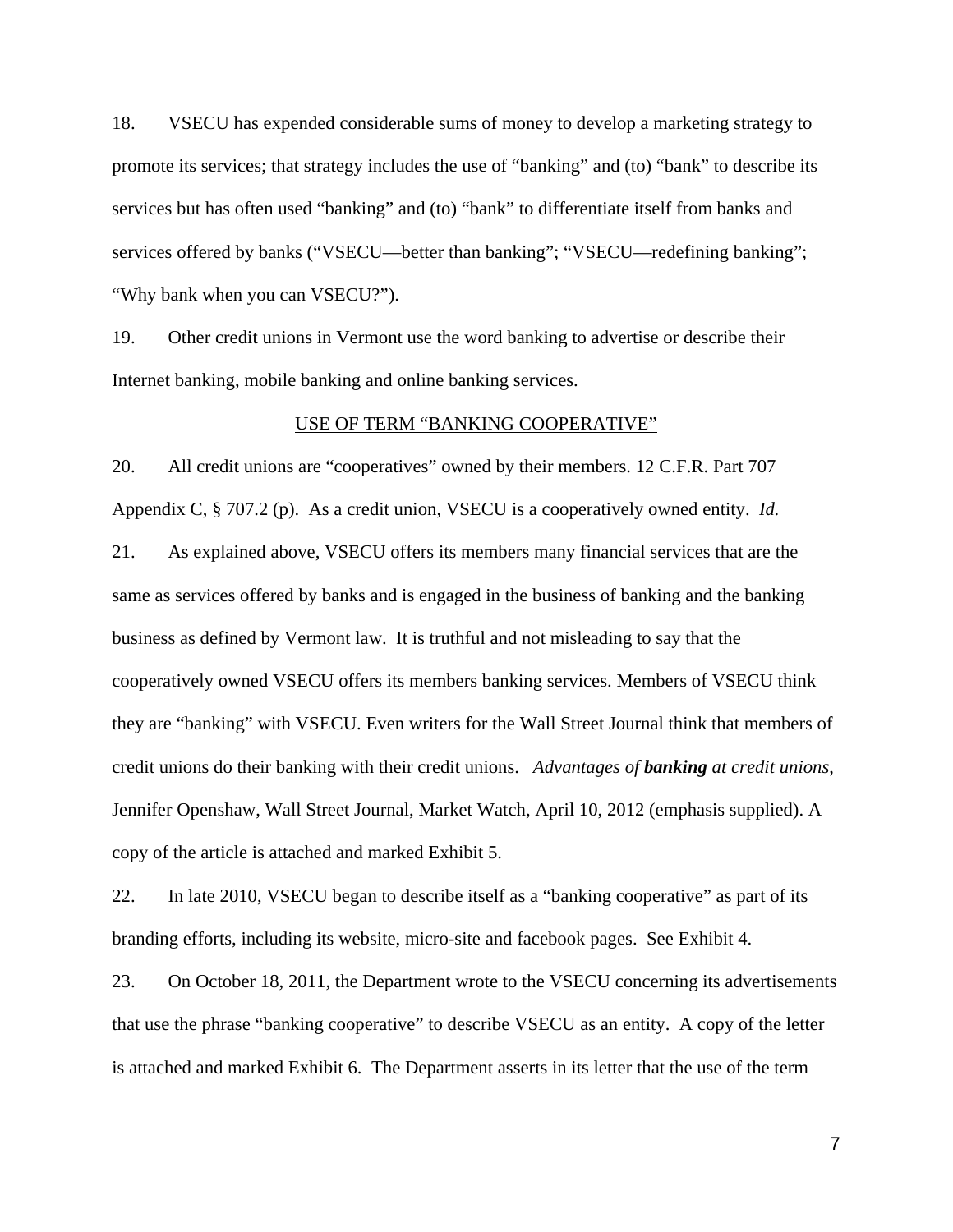"banking co-op" by a credit union is "misleading and, as such, a violation of 8 V.S.A. § 14103." After the exchange of more correspondence and face-to-face discussion, the Department did not change its position. A copy of the additional correspondence is attached and is marked Exhibits 7, 8 and 9.

24. The Department has provided VSECU with a draft of its Notice of Intent to Issue a Cease and Desist Order (Notice) and has told VSECU that the Notice will be served on VSECU on June 18, 2012. A copy of the draft Notice is attached and marked Exhibit 10. In the draft Notice, the Department uses numerous partial quotes from VESCU advertisements and announcements. See Exhibits 3 and 4 for the full text of the various advertisements and announcements. The draft Notice seeks, among other things, to prevent VSECU's use of the words "banking, banker, banking co-op, banking cooperative, and not-for-profit banking cooperative, to describe itself, its services, or its activities." The Notice concludes that VSECU's use of the words "'bank,' 'banking association,' or 'trust company' or any other similar sounding word or name, including but not limited to banking, banker, banking co-op, banking cooperative, and not-for-profit banking cooperative, to describe itself, its services, or its activities is a violation of 8 V.S.A. § 14103."

25. VSECU has expended considerable sums to develop its messaging, including the fact that it offers banking services and is a banking cooperative. VSECU believes that its use of the words and phrases "banking, . . . banking co-op, banking cooperative, and not-for-profit banking cooperative, to describe itself, its services, or its activities" as well as (to) "bank" are truthful and that § 14103 does not expressly prohibit the use of these terms by VSECU. As recently as June 13, 2012, the Department has stated that some VSECU advertisements that include the word banking or (to) bank are permitted under § 14103.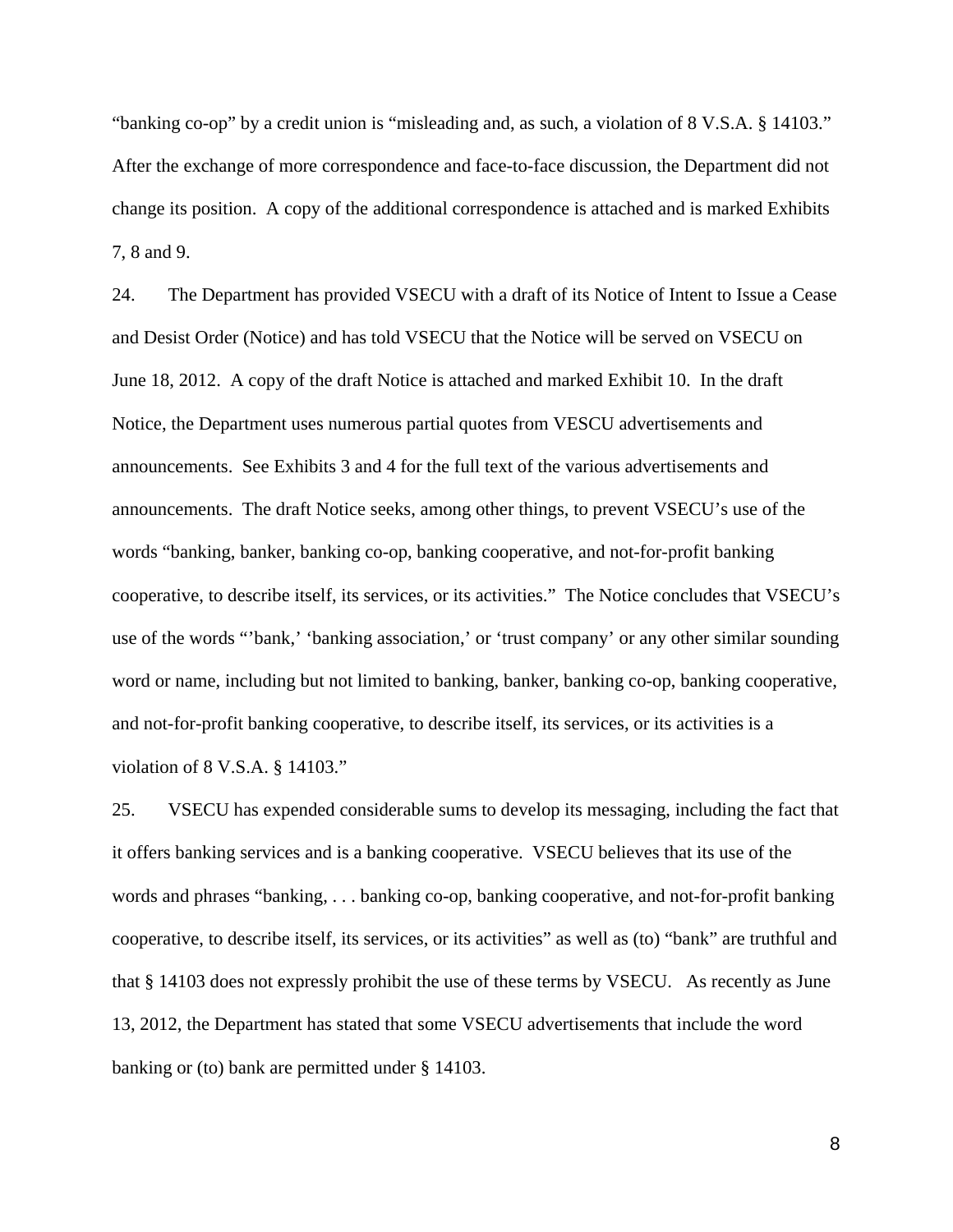26. As a credit union insured by the National Credit Union Administration (NCUA), VSECU is subject to *Accuracy Of Advertising and Notice of Insured Status,* 12 C.F.R. Part 740 of the regulations of the NCUA.

### COUNT I

# 8 V.S.A § 14103 Does Not Prohibit a Credit Union from Using the Words "Banking," (to) "Bank" or "Banking Cooperative" to Describe its Activities or its Form of Entity.

27. Petitioner reasserts paragraphs 1 through 26 and incorporates them herein by reference. 28. The term "banking" is not defined in title 8 V.S.A., Chapter 201, the chapter that contains the definitions used in the law that regulates state chartered banks, including § 14103. As a result, the Department should apply the commonly understood or vernacular meaning of the terms "banking" or (to) "bank."

29. "Banking" and (to) "bank" are words that are commonly understood to refer to the core services that *any* credit union, including VSECU, provides to its members. They are also words that characterize the activities of persons when they do business with a credit union or with a bank.

30. The use of the terms "banking" or (to) "bank" to describe the lawful activities of entities that are authorized to take deposits and make loans is not exclusively relegated in Vermont law to entities that are formed as banks by 8 V.S.A. § 14103 or any other Vermont law.

31. A "credit union" is **"**a cooperative association that offers low-interest loans and other consumer *banking services* to persons sharing a common bond — often fellow employees and their family members." *Black's Law Dictionary* 398 (8<sup>th</sup> ed. 2004) (emphasis supplied). A copy of the definition is attached and marked Exhibit 11.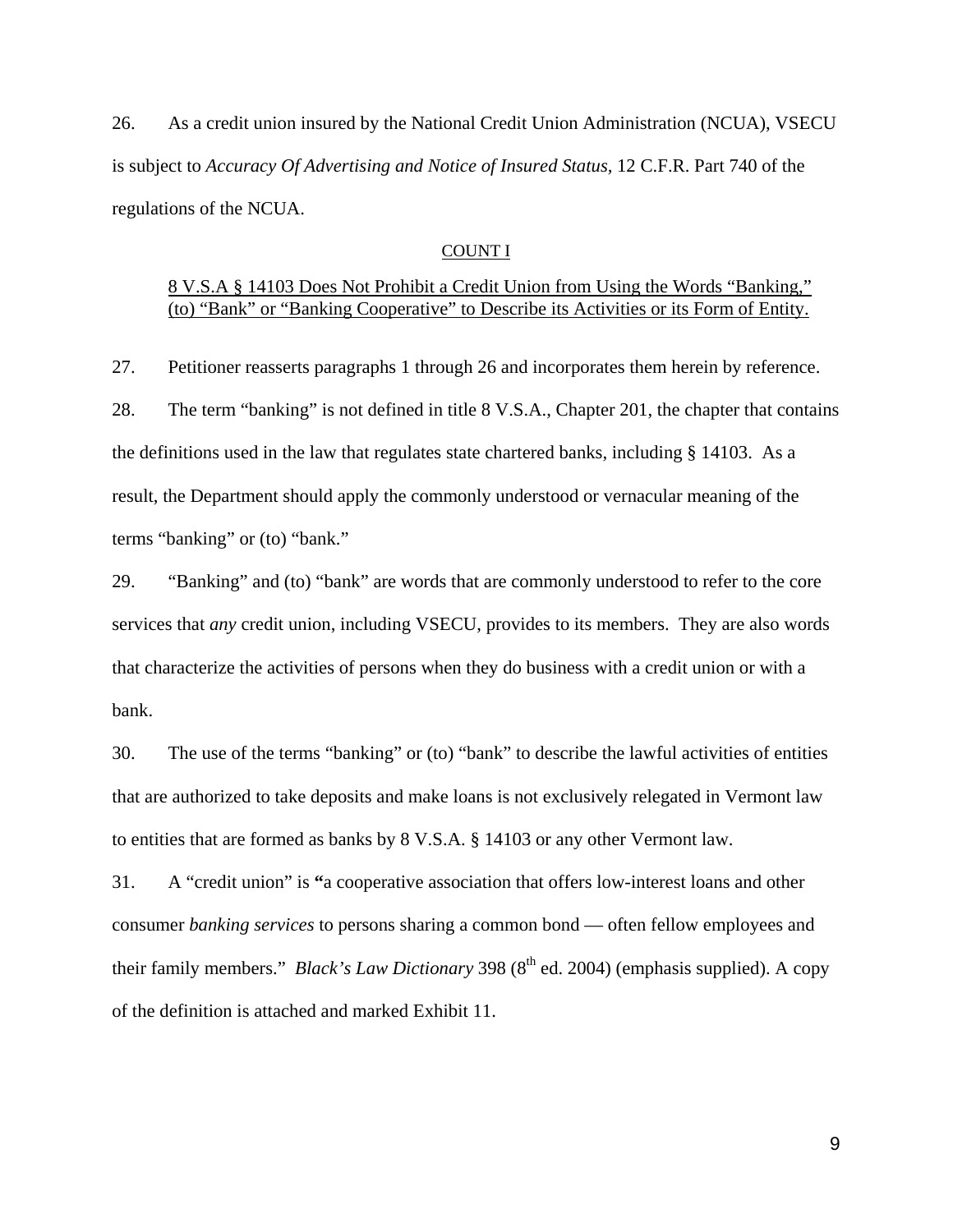32. Because credit unions are cooperatives that conduct a banking business, the phrases "banking co-op" and "banking cooperative" are accurate and truthful descriptions of the business of any credit union.

33. VSECU's use of banking, (to) bank, and banking cooperative in its marketing materials is accurate and truthful and does not create a risk of confusing or misleading the public as to the nature of VSECU's business. The plain language of 8 V.S.A. § 14103 does not prohibit VSECU from using banking, (to) bank, and banking cooperative in its advertising and marketing material. 34. The Department has acknowledged as recently as June 13, 2012 that some of VSECU's

use of banking and (to) bank in its advertisements is permitted by § 14103.

35. Other credit unions in Vermont use the word banking to advertise or describe their Internet banking, mobile banking and online banking services.

### COUNT II

Section 14103 is Preempted: The NCUA has Expressly Occupied the Field of Permissible Advertisement by Federally Insured Credit Unions Such as VSECU through its Regulation on Advertisements;

The NCUA has Determined that a Law Similar to the Vermont Law is Preempted under the NCUA Regulation on Advertisements

36. Petitioner reasserts paragraphs 1 through 35 and incorporates them herein by reference.

37. In addition to regulation by the Department, VSECU is subject to regulation by the

NCUA because VSECU's deposits are insured by the NCUA (as required by Vermont law)

through NCUSIF. Among other things, VSECU is expressly made subject to the NCUA

regulation entitled *Accuracy Of Advertising and Notice of Insured Status* (NCUA Advertising

Rule), 12 C.F.R. Part 740 ("This part applies to all federally insured credit unions. . . it requires

that all [] kinds of advertisements be accurate.")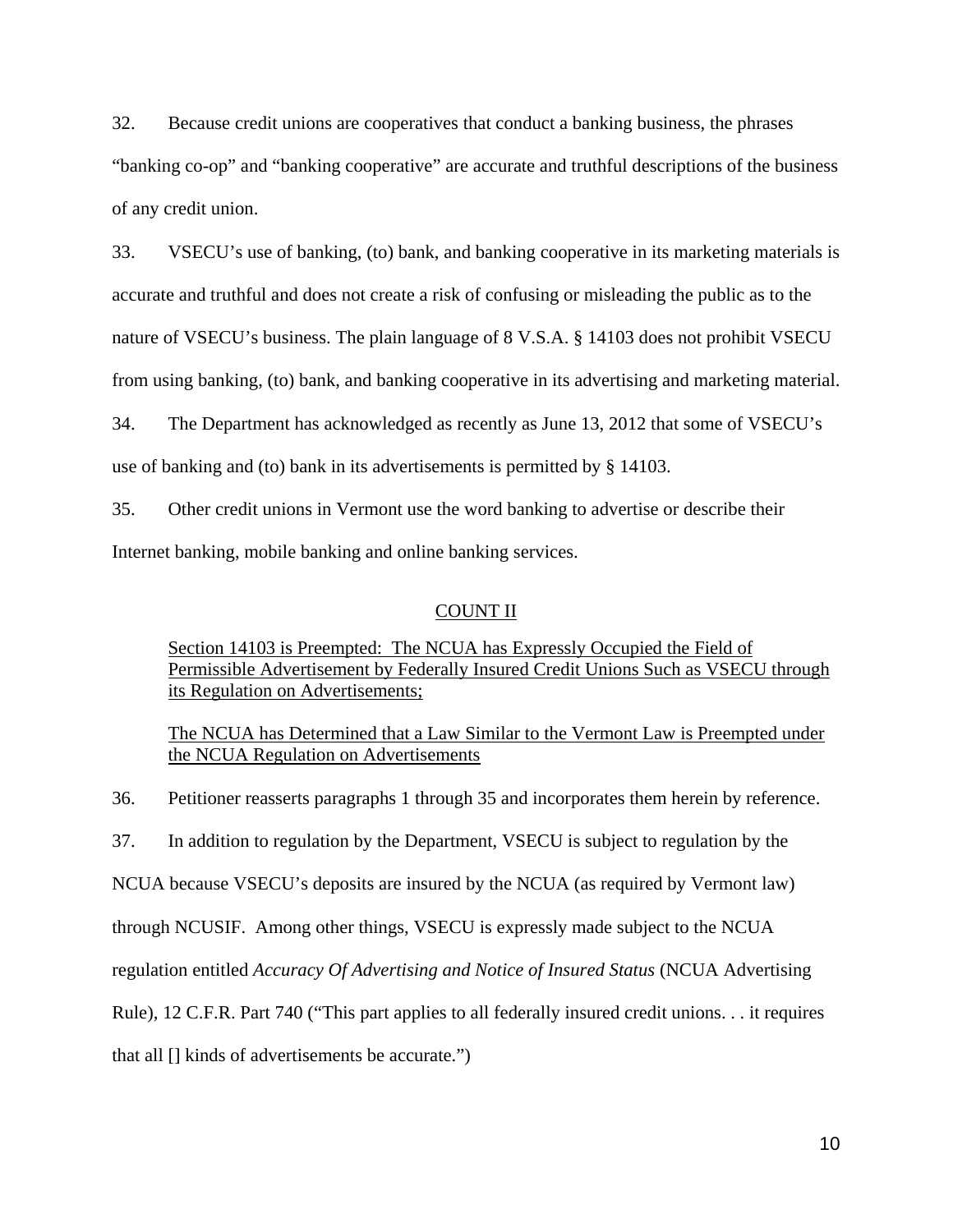38. In 2004, the NCUA issued an opinion with respect to a Minnesota state law<sup>3</sup> with language similar to that found in § 14103 as to its application to a federal credit union. See NCUA Opinion letter 03-0146 from NCUA Associate General Counsel Sheila Albin, Esq. to David Kantor, Esq. March 12, 2004. A copy is attached and marked Exhibit 12. As one of the four separate bases for its opinion, the NCUA expressly found that the NCUA Advertising Rule occupied the field for permissible advertising for credit unions, without regard to chartering entity, and further found that the Minnesota law in question was preempted. It also found that "NCUA's interpretation of its advertising regulation, as noted in Chairman Dollar's March 19th letter, directly conflicts with Minnesota's advertising restrictions. The Minnesota statute is, therefore, preempted."

39. The other bases used by the NCUA in its opinion are also persuasive and should likewise be considered by the commissioner. Although the NCUA's discussion appears to have been more circumscribed in these bases, the legal basis and logic used in each are consistent with VSECU's position.

40. First, the NCUA states in its 2004, opinion:

 $\overline{a}$ 

"[The] Minnesota law [at issue] defines the business of "banking" in generic terms to include the acceptance of deposits of money or currency and the making of loans. MINN. STAT. ANN. §47.02 (West 2002). These activities are fundamental to the operation of a credit union, and a literal application of this language to [a federal credit union] would prohibit it from functioning."

 $3$  "No ... corporation, except as specifically authorized by the laws of this state, who does not hold an effective certificate of authority, issued by the commissioner of commerce, to engage in the business of banking and is not subject to and complying with all the provisions of law relating to banks shall engage in such business, or make use of the words "bank," "banker," or "banking," or any derivative or compound of any such words . . . in any . . . advertising, or any other written or printed matter, in such manner as might indicate to any person that such . . . corporation is authorized to engage in the business of banking." MINN. STAT. ANN. §47.03(1) (West 2002). This provision has exceptions for insurance companies authorized to engage in the insurance business under Minnesota law and holding companies and their affiliates as defined under the federal banking laws. *Id.* It provides civil penalties of up to \$100 a day. MINN. STAT. ANN. §47.03(2) (West 2002).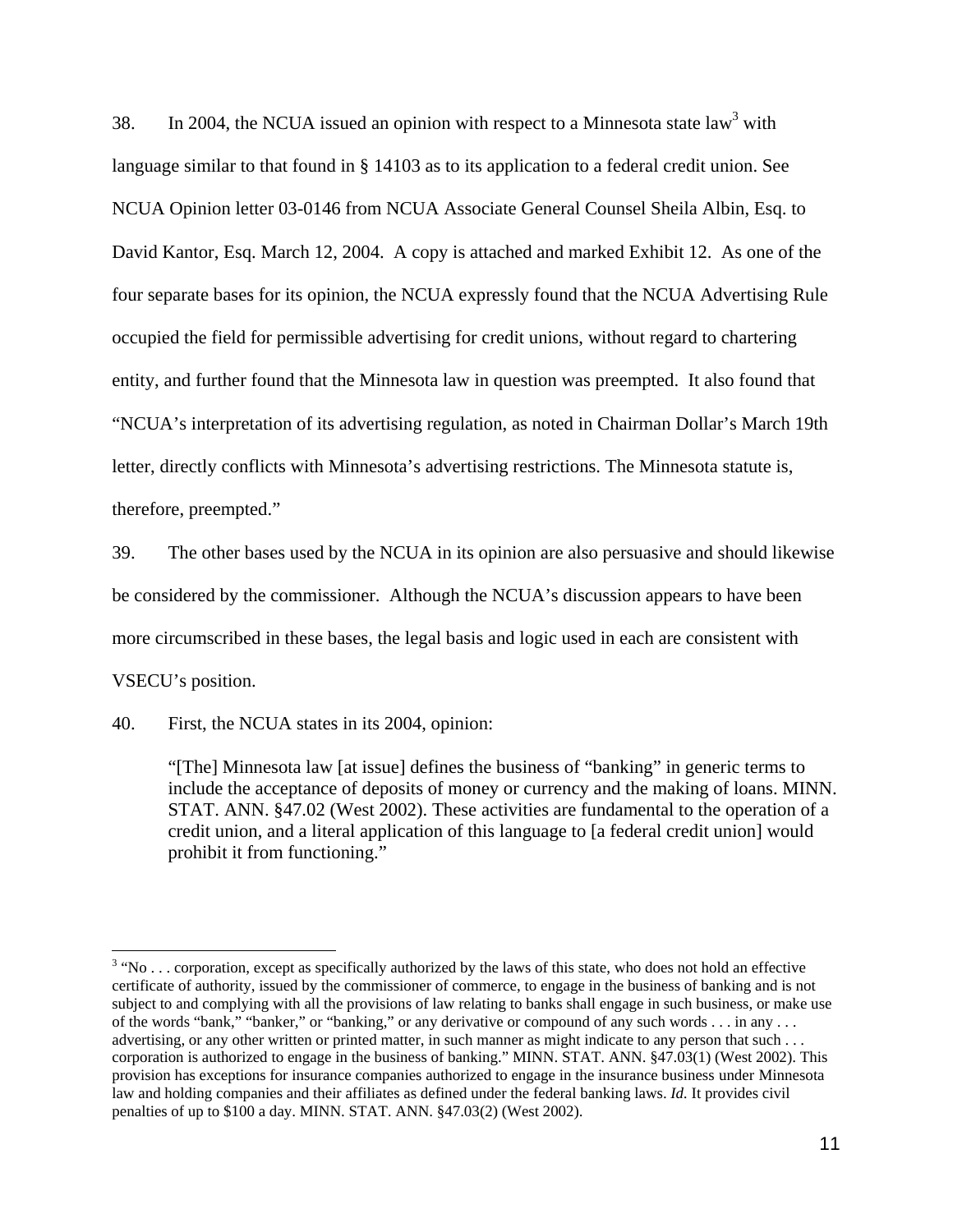The same could be said for Vermont state chartered credit unions, including VSECU, if § 14103

is applied as in the Notice.

41. Next, the NCUA opinion found:

[T]he Minnesota statute would prohibit an FCU from using the term "banking" or derivative terms in its advertisements. MINN. STAT. ANN. §47.03 (West 2002). Despite the generic nature of the statutory definition of "banking," the apparent intent of this prohibition (with some exceptions not relevant here) is to restrict usage of descriptive terms such as "banking" to entities that hold a bank charter issued by the state. While there are important differences between [federal credit unions] and commercial banks, we have previously recognized that terms such as "banking" have become generic, as reflected in the excerpt below of a letter to a state bankers association:

> [t]he term "banking services" has become a generic term essentially synonymous with "financial services." Moreover, one sees the word " bank" used as a verb in many contexts and persons without access to financial services are sometimes described as "unbanked.

NCUA letter from Chairman Dennis Dollar to Daniel J. Forte, dated March 19, 2002.

This is precisely VSECU's point.

40. Finally, NCUA "note[s] that the intent of the Minnesota statute appears, in part, to be to minimize public confusion as to which entities engaged in business in the state are chartered financial institutions that are subject to some type of governmental oversight and regulation [which necessarily includes credit unions]." *Id.* Again, this NCUA finding is wholly consistent with VSECU's position. The NCUA concludes by stating: "We would, accordingly, oppose any attempt by a state regulatory authority to enforce the Minnesota statute against [a federal credit union]. Our view is that failure by [a federal credit union] to comply with the statute does not constitute a misleading or deceptive advertisement warranting enforcement action by NCUA.

41. VSECU requests the Commissioner find that the NCUA has occupied the field of advertising for federally insured credit unions, including VSECU, and that failure by a federal or a state chartered credit union to refrain from using "banking," (to) "bank" or "banking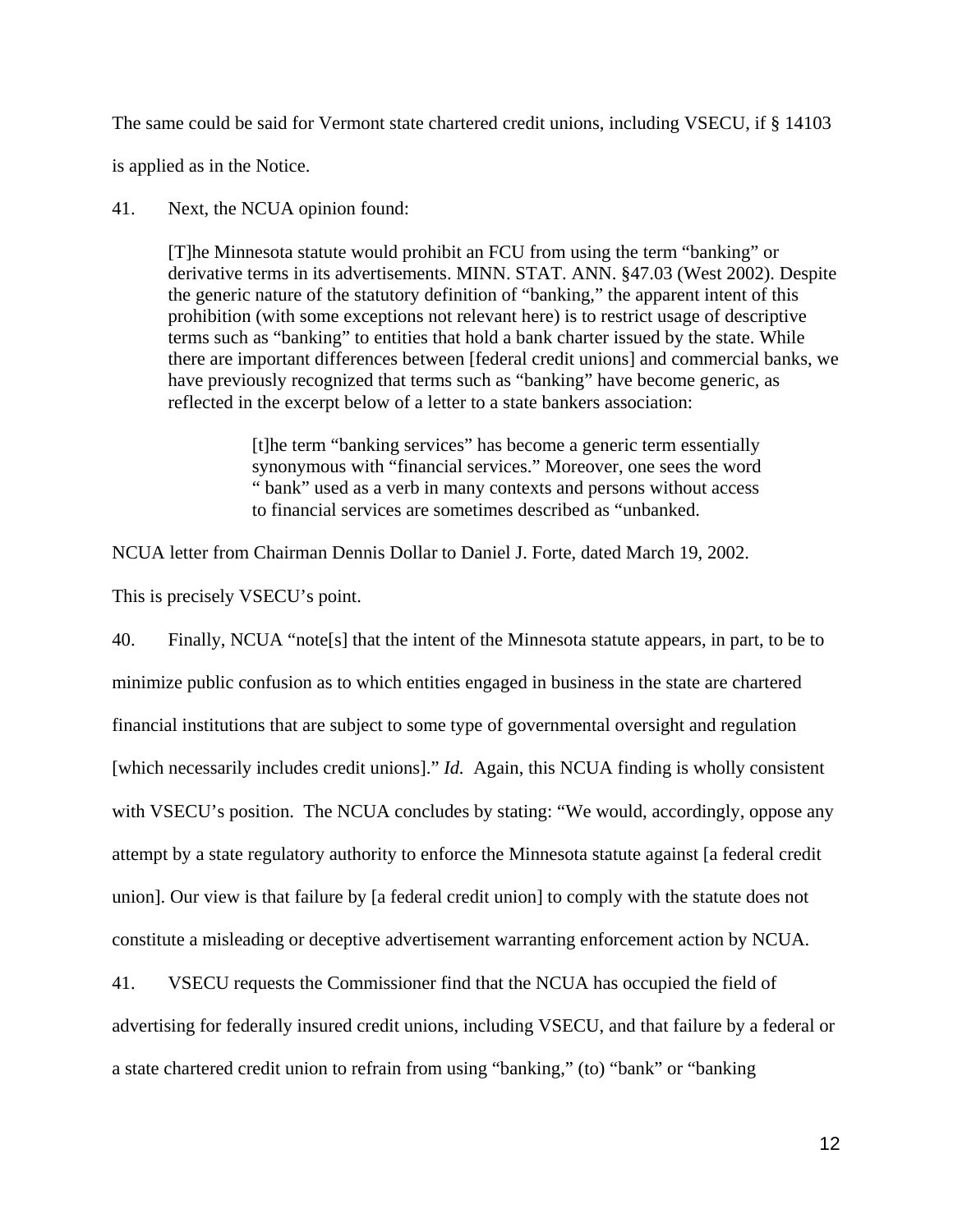cooperative" does not constitute a misleading or deceptive advertisement warranting enforcement action.

### COUNT III

## Applying § 14103 to Prohibit VSECU from Using the Word "Banking" and Phrase "Banking Coop" Would Violate the Vermont Common Benefits Clause, Chapter 1, Article 7 of the Vermont Constitution.

42. Petitioner reasserts paragraphs 1 through 41 and incorporates them herein by reference. 43. VSECU competes directly with banks and federal credit unions to provide the same services to Vermont residents—including accepting deposits and lending money—which are commonly referred to under the vernacular and generic term "banking."

44. An order that prohibits VSECU from using "banking" or (to) "bank" or the term "banking cooperative" would create an unfair competitive advantage for VSECU's competitors. Such competitors would be able to use the words "banking" or (to) "bank" to describe in simple terms their services when VSECU could not, even though they are in the same business and offer the same services that VSECU offers to its members.

45. The one competitor in Vermont that is a cooperative financial institution would gain an unfair competitive advantage because it could describe itself by using two words rather than the cumbersome and vague formulation that the Department says it would permit VSECU to use, namely: VSECU is a credit union that is a cooperative that offers its members financial services. 46. The Department should not interpret or apply § 14103 in a way that treats VSECU differently from its competitors, including federal credit unions, or that favors banks and federal credit unions over state chartered credit unions in their marketing messages. To do otherwise would violate the Common Benefits Clause of Article 7 of the Vermont Constitution.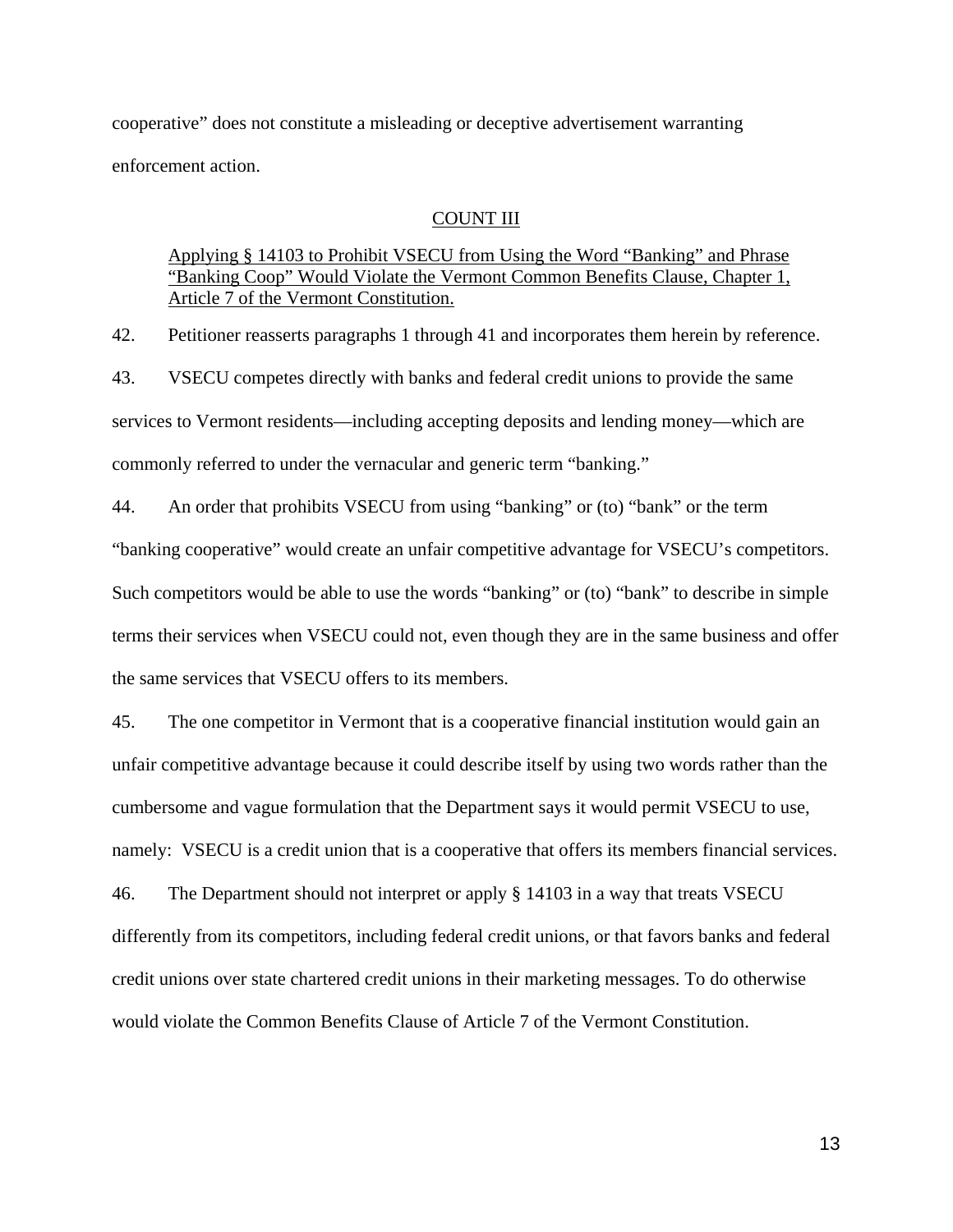## COUNT IV

## Interpreting or Applying § 14103 to Prohibit VSECU from Using "Banking," (to) "Bank" Or "Banking Coop" Would Violate VSECU's First Amendment Right of Free Speech, Guaranteed Under the U.S. Constitution

47. Petitioner reasserts paragraphs 1 through 46 and incorporates them herein by reference. 48. VSECU's advertisements are commercial speech protected by the First Amendment of the United States Constitution.

49. VSECU provides its members banking services as that term is commonly understood by the general public. Also, VSECU is organized as a cooperatively owned business entity. It is only logical that VSECU's advertisements that describe its services by using "banking" or (to) "bank" and that identify VSECU as a "banking co-op" to the public are truthful and are not misleading with respect to the nature of VSECU and its business.

50. Interpreting § 14103 so as to prohibit only a state chartered credit union from using "banking," (to) "bank" and "banking co-op" is prior restraint of future truthful speech that does not further any substantial government interest. While the Department is charged with protecting Vermont consumers, there is no risk that VSECU's use of the generic "banking" or (to) "bank" in its advertisements would cause harm to the public because these terms accurately describe the nature of VSECU and its business.

51. Rather than avoiding public confusion, the public's understanding that credit unions are a valuable and robust alternative to commercial banks would be hampered if the Department were to prohibit a credit union from describing its core services using the simple term "banking" or describing itself as a "banking cooperative" rather than as a "cooperative that offers (amorphous) 'financial services.'"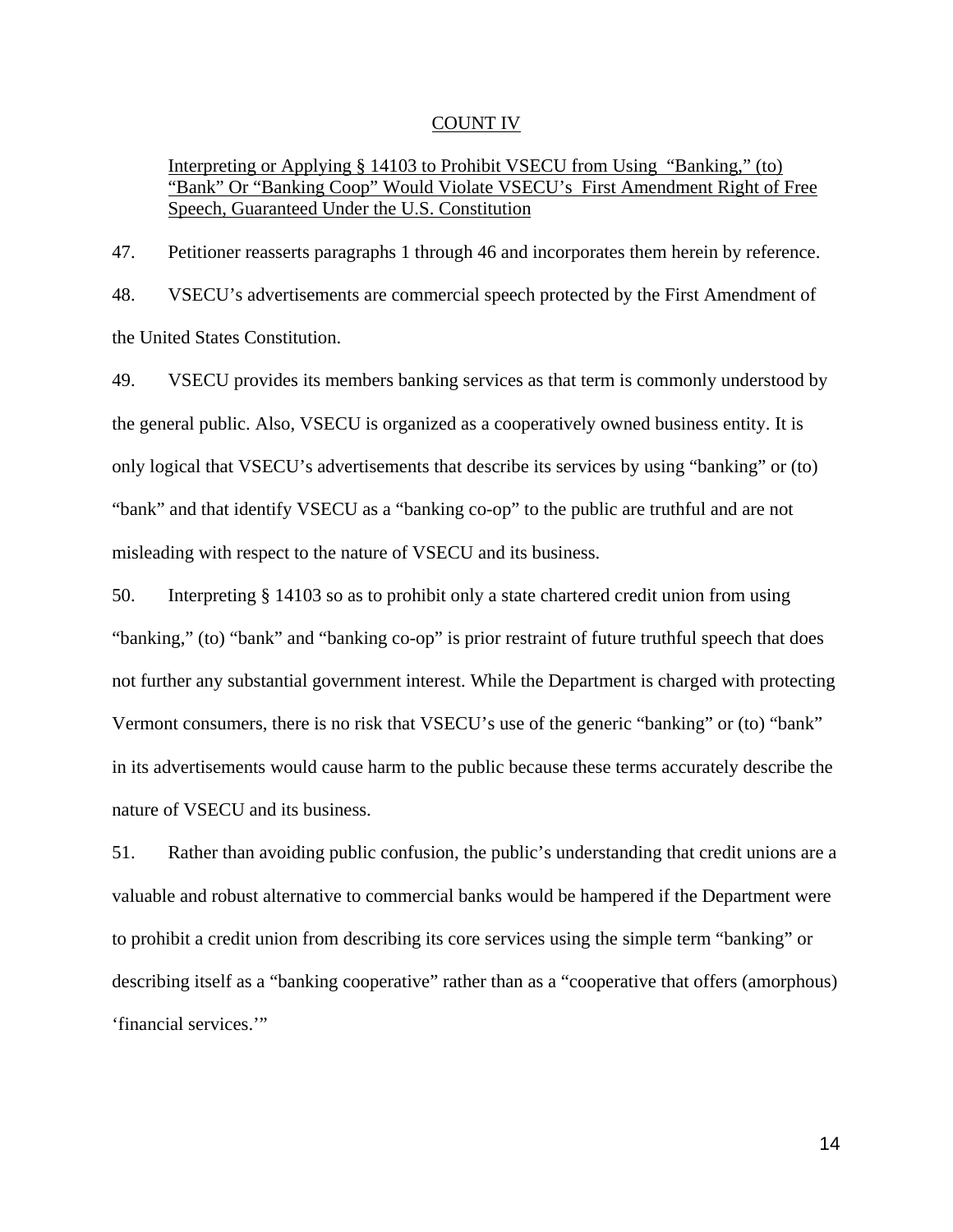52. The Department has not considered or discussed with VSECU alternate means of regulating VSECU's advertising to allow VSECU to continue using "banking," (to) "bank" and "banking coop" so as to avoid the negligible or non-existent risk of misleading the public that a credit union is chartered as a bank. Instead, the draft Notice, the terms of which the Department says VSECU must agree to and abide by in order to avoid substantial monetary penalties and other sanctions, eliminates the previously permitted uses.

53. The Department is preempted from applying § 14103 to *federal* credit unions.

54. The Department should not bow to outside pressure by applying § 14103 to prevent VSECU from advertising its services as "banking" or advertising itself as a "banking co-op" as that would unlawfully infringe on VSECU's protected commercial speech rights in violation of the First Amendment of the U.S. Constitution.

### COUNT V

## Section 14103 is Void for Vagueness and Overly Broad and the Department's Proposed Interpretation of It Violates VSECU's Due Process Rights Guaranteed under the 5<sup>th</sup> and  $14<sup>th</sup>$  Amendments to the U.S. Constitution.

55. Petitioner reasserts paragraphs 1 through 54 and incorporates them herein by reference.

56. Section 14103 provides "[n]o person shall advertise . . ., or use the words 'bank,' 'banking association,' or 'trust company' or other similar sounding word or name . . . unless the commissioner approves the activity or word . . ."

57. The language "or similar sounding word or name" fails to give a person of ordinary intelligence a reasonable opportunity to know what conduct is prohibited and what conduct is permissible under § 14103.

58. The Department has acknowledged as recently as June 13, 2012 that some of VSECU's use of banking and (to) bank in its advertisements is permitted by § 14103. This recent position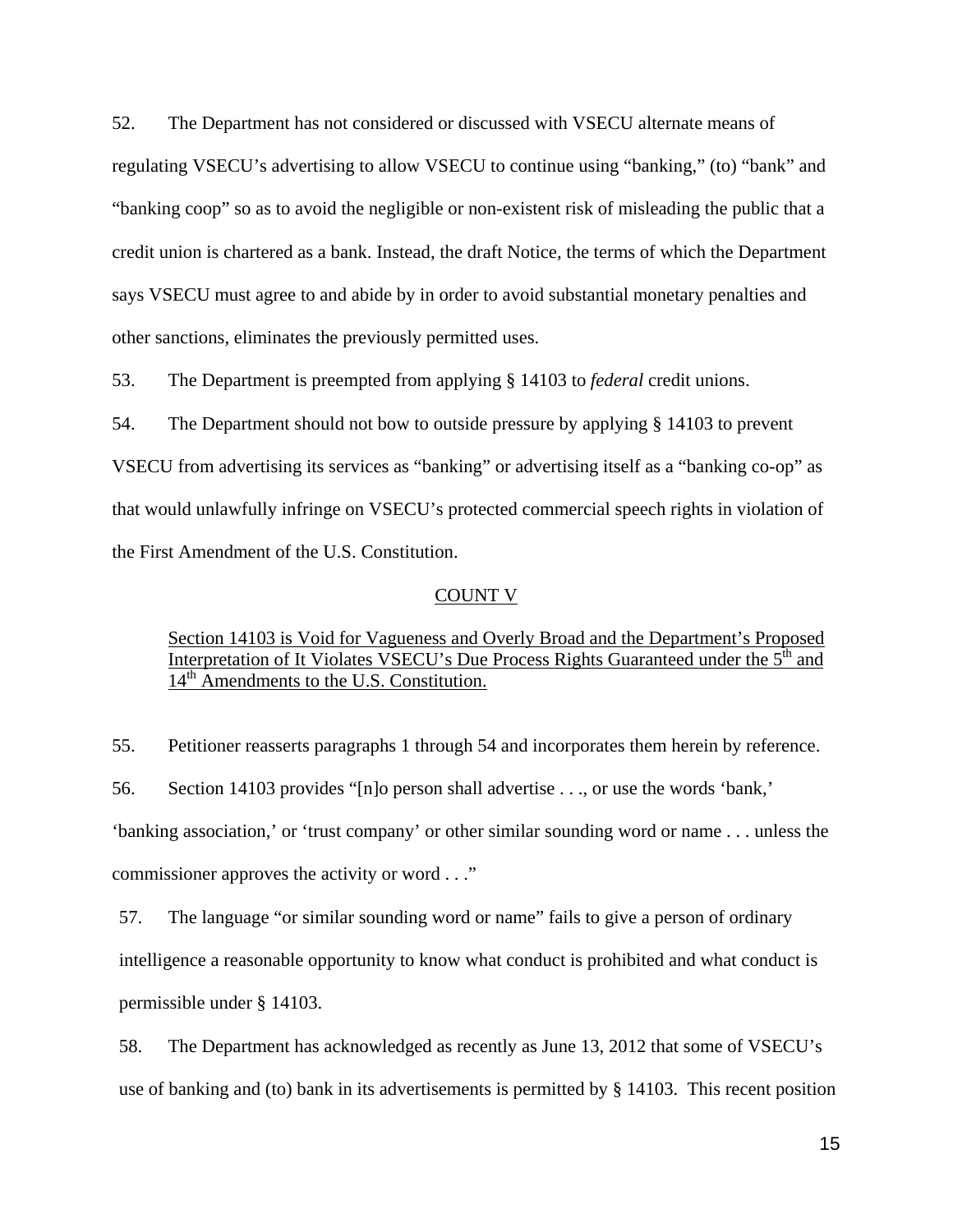would be reversed if the Cease and Desist Order included in the Notice were adopted by the Commissioner.

59. Other credit unions in Vermont use the word banking to advertise or describe their Internet banking, mobile banking and online banking services. The Department has failed to take any action against these other credit unions.

60. Section 14103's provisions, which confer broad administrative discretion to the Commissioner to determine the lawfulness of commercial speech without specific statutory guidelines, create a real danger of caprice and discrimination in the administration and application of § 14103. This danger—perhaps now elevated by outside heat on the Department—is real and imminent as evidence by the Department's plan to enter a Cease and Desist Order which proposes to reverse the Department's previous position on the same statute permitting VSECU to use "banking" and (to) "bank."

61. Section 14103, if applied to prevent a credit union chartered and regulated by the same Department that regulates other state chartered entities that offer banking services from simply describing its core services and itself, is overly broad and would subject regulated entities that lawfully offer the services described in it to substantial penalties and financial harm.

62. Section 14103 is void-for-vagueness and overly broad.

### COUNT VI

The Department Should Refrain from Arbitrarily Asserting a New Position with Respect to Use of "Banking" and (to) "Bank" to Describe the Activities of State Chartered Credit Unions

63. Petitioner reasserts paragraphs 1 through 62 and incorporates them herein by reference.

64. Because the Department received written notice of VSECU's intent to use "banking" and

(to) "bank" in marketing materials five years ago and, as recently as June 13, 2012, has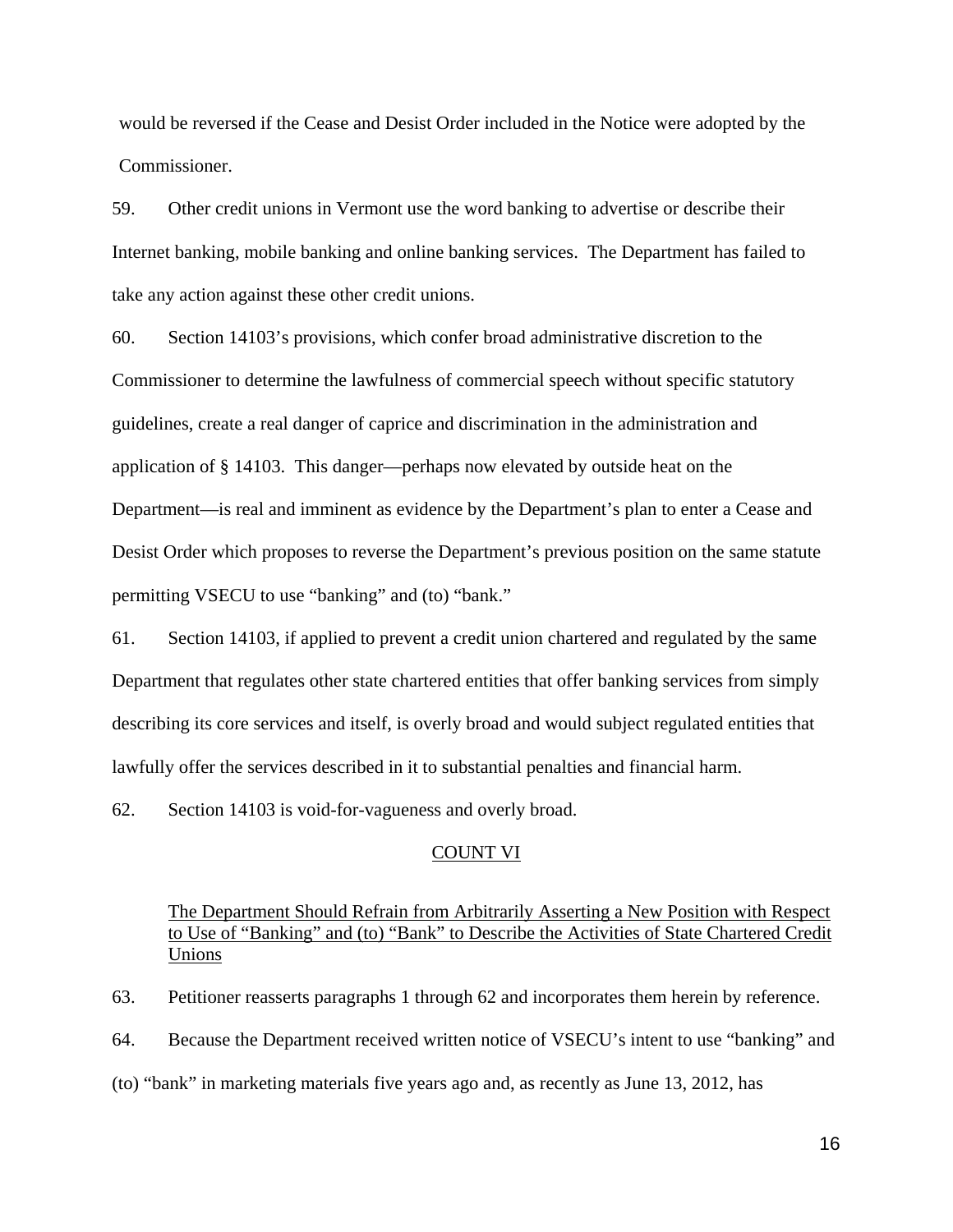acknowledged that some of VSECU's use of banking and (to) bank in its advertisements is permitted by § 14103, VSECU believes that the Department should not now arbitrarily prohibit VSECU and only VSECU from describing its activities as "banking" or using the verb "bank" in connection with its marketing efforts.

65. VSECU reasonably believes that its marketing strategy, often using the words (to) "bank" and "banking" to distinguish itself from its competitors that are chartered as banks, should not be subject to the whims of the Commissioner or the pressure he is under from third parties.

66. If VSECU were ordered to stop using "banking" and (to) "bank" in its advertising materials, it would suffer substantial financial harm because it would necessarily forego the benefit of its expenditures to develop its existing strategy and incur significant expense in developing new branding and marketing strategies.

67. The Department should refrain from ending its years of acceptance the way proposed in the Notice.

68. The Commissioner should choose to exercise the discretion afforded him by § 14103 and reconsider whether his policy reversal would have any benefit whatsoever to the state or the public.

### REQUESTED RELIEF

### **Wherefore** the Petitioner requests:

A. A declaration that 8 V.S.A. § 14103 does not prohibit a state chartered credit union such as VSECU from using the words "banking," (to) "bank" and "banking coop" in advertising and marketing materials to describe its services or itself, respectively.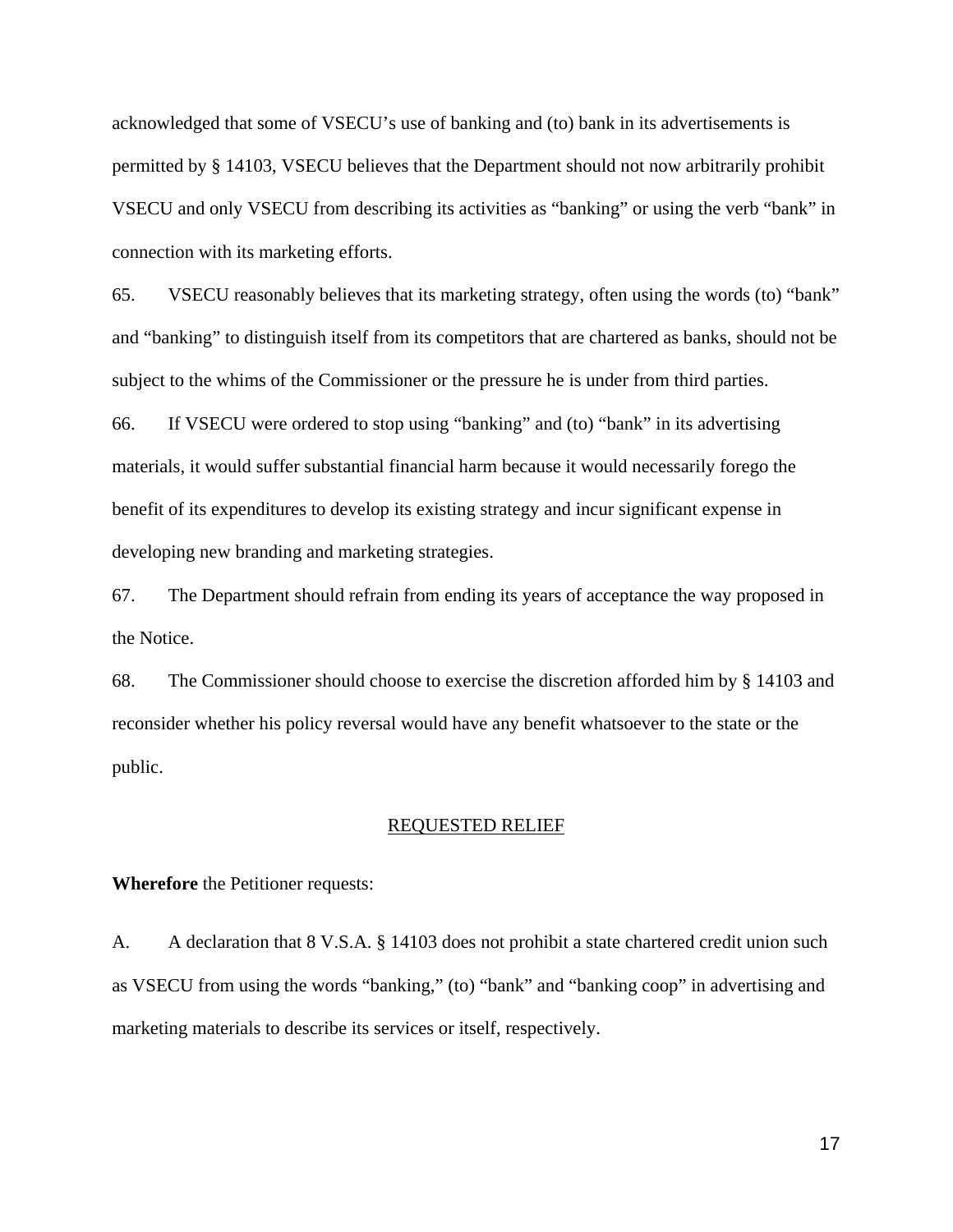B. A declaration that the NCUA has expressly occupied the field of permitted advertisements for all federally insured credit unions, including VSECU, and that in light of that determination (and the derivative determination that a state law similar to Section 14103 was preempted), the Commissioner has the authority to interpret and apply 8 V.S.A. § 14103 in a constitutional manner so that it does not violate the Supremacy Clause (Article VI, Clause 2) of the U.S. Constitution. $4$ 

C. A declaration that the Department acknowledges that using § 14103 to order VSECU or any other credit union to stop using the word "banking," (to) "bank" and "banking coop" to describe their services or themselves, respectively, in advertisements and marketing materials would violate the Common Benefits Clause of Vermont Constitution (Chapter I, Article 7).

D. A declaration that the Commissioner has the authority to interpret and apply 8 V.S.A. § 14103 in a constitutional manner so that it does not violate the rights of VSECU or any other credit union under the Vermont Constitution's Common Benefit Clause (Chapter 1, Article 7).

E. A declaration that the Department acknowledges that using § 14103 to order VSECU to stop using the words "banking," (to) "bank" and "banking coop" would unconstitutionally violate VSECU's or any other credit union's commercial speech rights under the First Amendment to the U.S. Constitution.

F. A declaration that the Commissioner has the authority to interpret and apply 8 V.S.A. § 14103 in a constitutional manner so that it does not violate constitutionally protected Free

 $\overline{a}$ 

<sup>&</sup>lt;sup>4</sup> VSECU recognizes that the Department lacks jurisdiction to declare a statute unconstitutional on its face. Nonetheless the Department has the inherent authority to interpret and apply a statute so that it passes constitutional muster. VSECU does not intend to waive its arguments on constitutionality or its available remedies in the event that the Department does not grant the relief requested. The Department should recognize and consider the constitutional concerns and related remedies that could be triggered by an avoidable interpretation that restricts VSECU's ability to truthfully advertise the services that it is legally authorized to offer to its members.